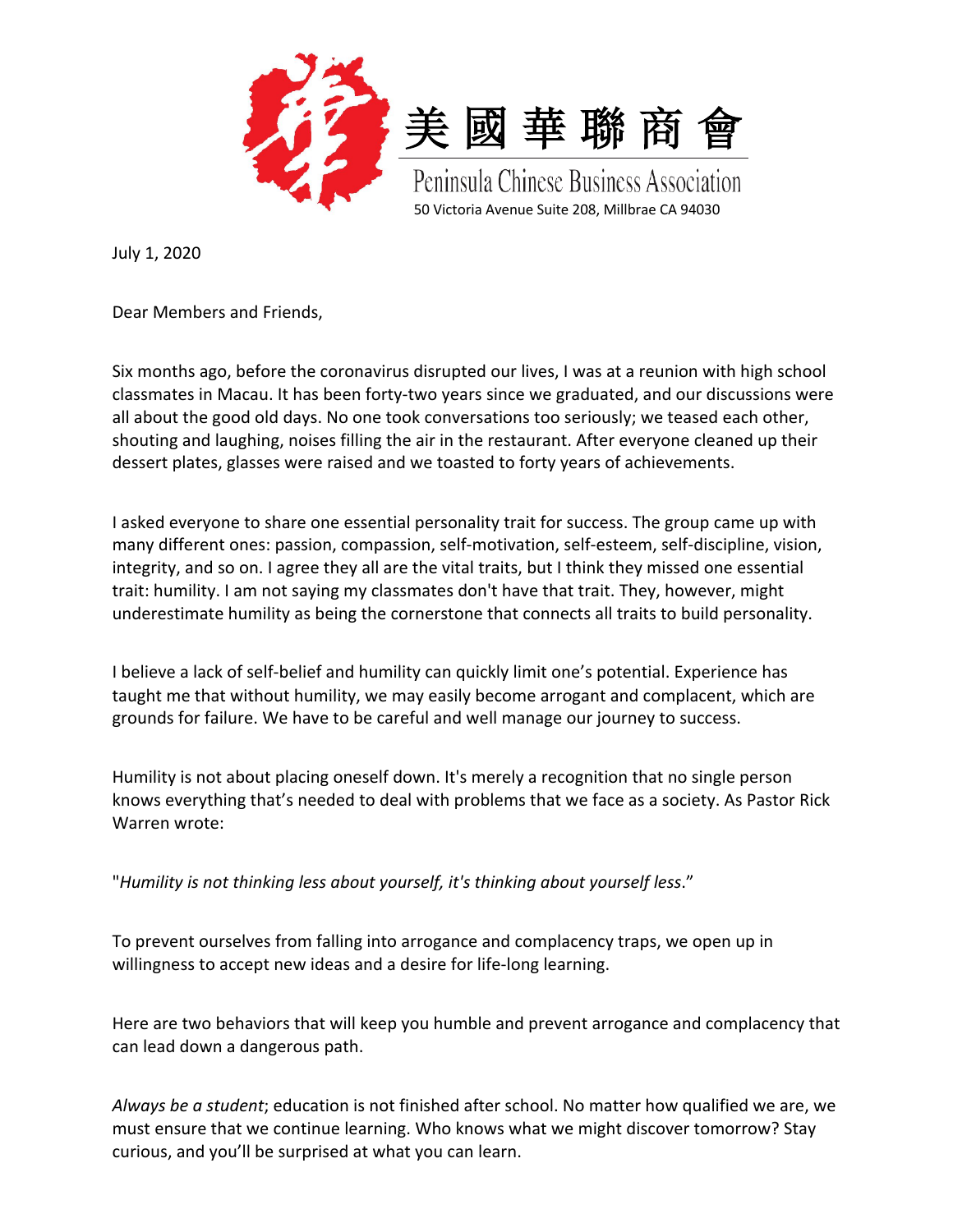*Seek support*; you have the potential to achieve more if you have the humility to ask for assistance. Seeking help is never a sign of weakness. It's a sign of wisdom.

Next time when you are at a reunion, raise the same question and see what you learn from the group.

Best regards,

Johnny DaRosa President johnnydarosa@post.harvard.edu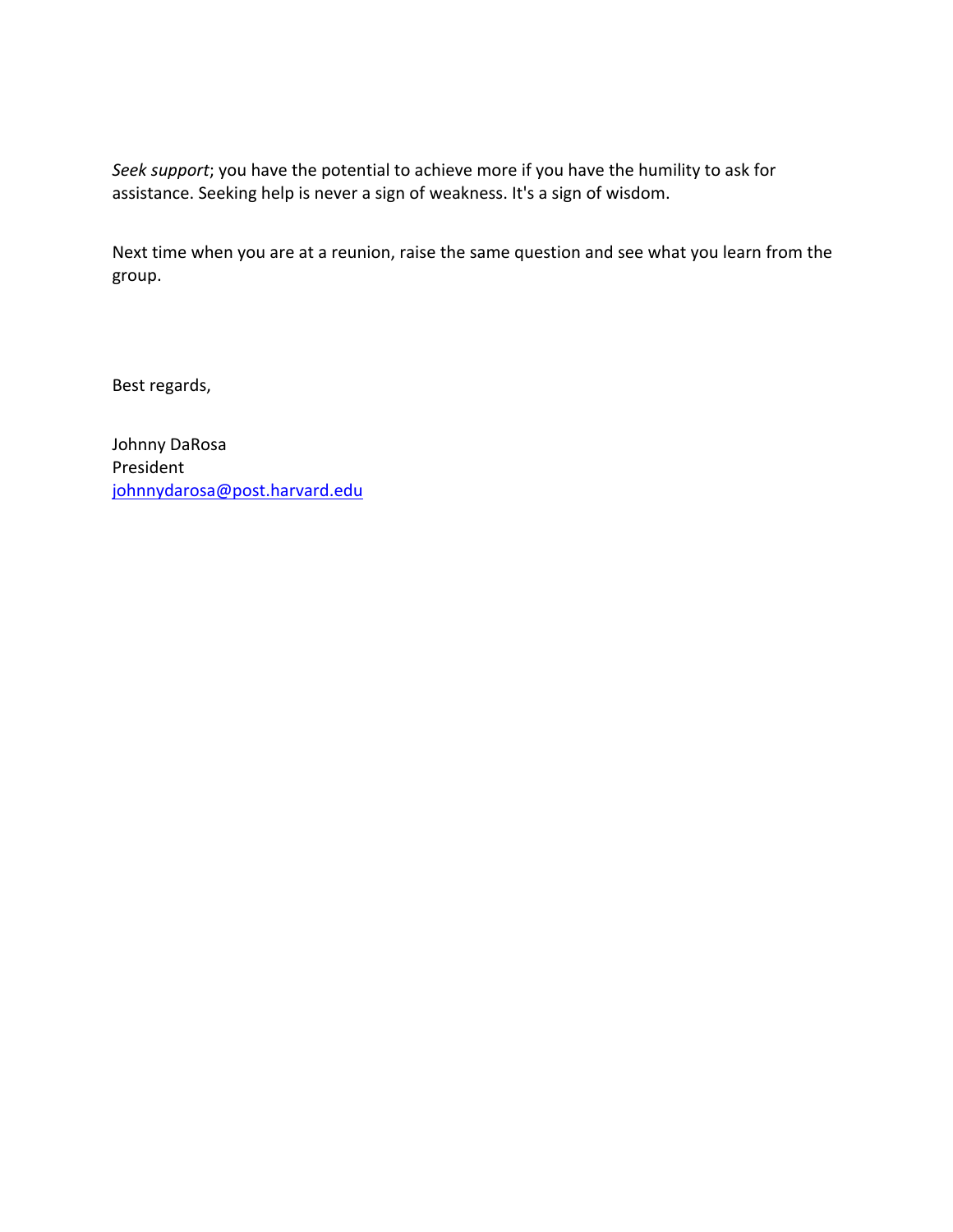

致 : 美國華聯商會會員及朋友們,

6個月前,我在澳門參加高中舊生聯歡會,當時新冠肺炎還未肆虐。在高中畢業 42 年後再重聚 ,舊同學的話題,總是離不開過去的美好時光。我們⾼談濶論,互相嘲笑,氣氛愉快又熱閙。在 大家享用甜品之後,我們舉杯互相祝酒,一同慶祝及見證,各人奮鬥 40 年的成就。

席間,我提出一個問題,要求所有人,分享一個可以達至成功的基本性格特質。他們提供了很 多不同的答案: 熱情、同情心、自我鼓勵、自尊、自律、有遠見及正直等等。我也同意上述均是 至關重要的特質,但他們似乎忽略了一個最基本的特質: 謙卑。我並不表示同學們都欠缺此特質 , 只是, 可能他們都低估了謙卑。因為謙卑, 可以融合所有特質, 是建立個性的基石。

我相信缺乏自信及謙卑,都會妨礙個人潛能的發揮。經驗亦告訴我,缺乏謙卑,更容易令人變 得傲慢、自滿,因而導致失敗。所以我們要成功,便要步步為營,更要三思而後行。

謙卑,並不表示要看輕自己。只是大家亦需承認,世上沒有一個全能的人,可以獨自解決社會 上的各種難題。正如里克.沃倫牧師寫道: 「 謙卑,並不是自卑,而是,不要自我為中心。」

為免墮入傲慢、自滿的陷阱,我們應持開放熊度,勇於接受新事物、新思維,及實行終身學習  $\alpha$ 

以下兩種行為,可以令大家保持謙遜,更可避免將自己陷入傲慢、自滿的危險境地 :

終身學習;成為一位永久學生。離開校園並不等於完成教育航程,所以,無論你擁有何等學歷 ,或專業能力,我們都應該持續學習。更要保持好奇心,誰知道明天,世界有何新發現? 而且學 習,可以帶來無限驚喜。

尋求支持;謙卑的尋求協助,將會提高你成功的機會。尋求協助,並不代表你是弱者,而是具 有智慧的表現。

下次,當你參加舊⽣聯歡會,不妨提出同樣的問題,可能從⼈群中,會獲得值得你學習的課題。

祝福大家,